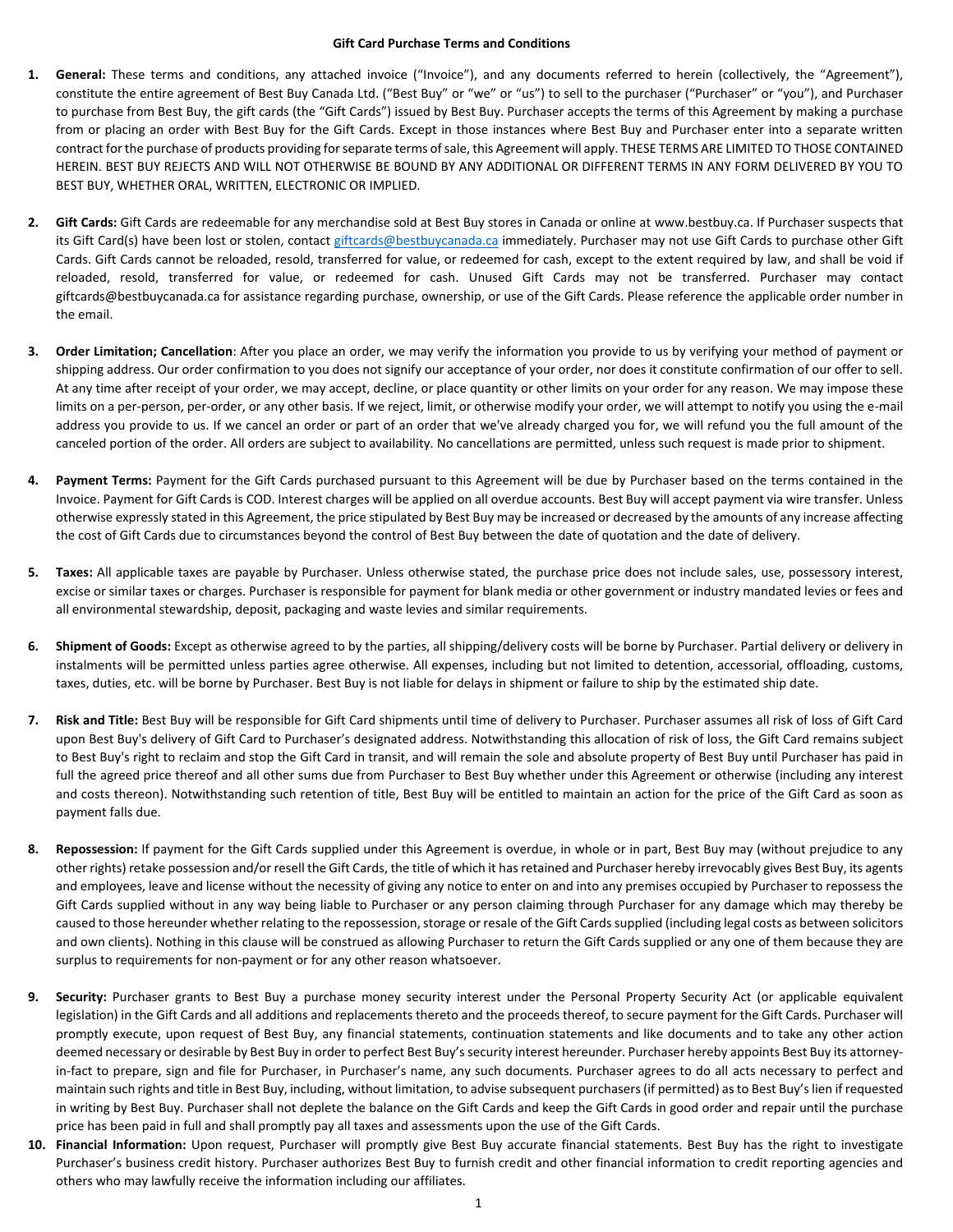- **11. Acceptance:** Acceptance of the Gift Card by Purchaser or Purchaser's shipper/courier at place of shipping will be deemed acceptance of the Gift Card by Purchaser.
- **12. Corporate Purchase:** If you are purchasing for your own purposes (and not as a reseller for which the terms in Sections 13 and 14 to this Agreement apply instead), you may (i) only distribute Gift Cards as part of an employee or customer incentive, loyalty, rewards, recognition, or gifting program in Canada (each an "Incentives Program"); (ii) not purchase or distribute more than two thousand dollars (\$2,000) of Gift Cards to any person in one day; and (iii) not allow Gift Cards to be resold or transferred for monetary value, unless otherwise authorized in writing by an authorized officer of Best Buy. Bulk purchases for consumers are not accepted. Best Buy reserves the right to audit your compliance with these terms. Best Buy reserves the right, in its sole discretion, to reject orders or distribution of Gift Cards in any location, at any time, in any manner, and by any individual or entity.

If you would like to purchase and (i) distribute more than \$2,000 of Gift Cards to any person in one day, (ii) distribute the Gift Cards for more than an Incentives Program, or (iii) resell or otherwise transfer Gift Cards for monetary value, please contact Best Buy at giftcards@bestbuycanada.ca. In the event you are granted authorization for these restricted uses, you may be required to sign an additional agreement with Best Buy.

- **13. Unauthorized Resellers:** To protect our brand reputation, our vendor relationships and our commitments to the Best Buy enterprise, Best Buy will not sell products to unauthorized resellers for the sole purpose of reselling at any time. Purchaser warrants that it will not market, resell or use Gift Cards other than as expressly permitted under this Agreement.
- **14. Additional Reseller Terms:** Purchaser may not purchase Gift Cards for the purpose of resale except with the express written consent of Best Buy. In the event that Best Buy permits resale of the Gift Cards, then the following additional terms and conditions will apply:

(a) Where Purchaser resells the Gift Cards before title thereto has passed, Purchaser will sell as agent for Best Buy pending payment of all sums due to Best Buy hereinafter or under any other contract with Best Buy and will keep the proceeds of sale (less Purchaser's profit margin) in a separate account, not using the same and holding the same on trust for Best Buy and be immediately payable to Best Buy. Notwithstanding any provisions of this sub-clause vis-a- vis a third party, Purchaser will sell only as a principal.

(b) Purchaser and its employees or agents will not alter the Gift Cards nor any packaging. Purchaser and its employees or agents do not have any right to make any other warranties or promises for the use of the Gift Cards that are not contained in the written warranty document accompanying such Gift Cards. Purchaser will ensure that its distribution and retail sale of the Gift Cards complies with any and all applicable laws and regulations. Best Buy makes no warranties as to items distributed under a third party name, copyright, trademark or trade name which may be incorporated within the retail packaging of the Gift Cards.

(c) Any permitted resale or distribution by Purchaser to another entity or end user must include the Gift Card terms set out in Schedule A, unless other terms are provided by Best Buy.

- **15. Representations:** Purchaser represents and warrants to Best Buy that: (1) it is: (a) a valid business entity in good standing under the laws of the jurisdiction of its organization; or (b) a qualified religious, educational or other non-profit entity; or (c) a government agency or instrumentality; (2) this Agreement is executed by a duly authorized representative of Purchaser; (3) Purchaser will comply with all applicable laws in connection with its purchase, use and distribution of the Gift Cards, and other activities connected with the Gift Cards, including laws regarding advertising, contests, privacy and and anti-spam; and (4) purchases are not subject to statutes governing consumer protection laws for products purchased or credit granted for personal, family or household purposes.
- **16. Disclaimers and Limitations of Liability:** EXCEPT AS EXPRESSLY STATED HEREIN, BEST BUY EXPRESSLY DISCLAIMS ANY AND ALL WARRANTIES, EXPRESS OR IMPLIED, TO THE FULLEST EXTENT PERMITTED BY LAW, WITH RESPECT TO THE GIFT CARDS, INCLUDING (WITHOUT LIMITATION) ANY WARRANTY OF MERCHANTABILITY, FITNESS FOR A PARTICULAR PURPOSE AND NON-INFRINGEMENT. PURCHASER EXPRESSLY AGREES THAT USE OF THE GIFT CARDS IS AT PURCHASER'S SOLE RISK. THE GIFT CARDS ARE PROVIDED ON AN "AS IS" AND "AS AVAILABLE" BASIS. NO ADVICE OR INFORMATION, WHETHER ORAL OR WRITTEN, OBTAINED BY PURCHASER FROM BEST BUY SHALL CREATE ANY WARRANTY NOT EXPRESSLY MADE HEREIN. SOME JURISDICTIONS DO NOT ALLOW THE EXCLUSION OF CERTAIN WARRANTIES, SO SOME OF THE ABOVE EXCLUSIONS MAY NOT APPLY.

PURCHASER AGREES THAT TO THE FULLEST EXTENT PERMITTED BY APPLICABLE LAW, BEST BUY WILL NOT BE LIABLE FOR ANY INDIRECT, INCIDENTAL, OR CONSEQUENTIAL DAMAGES, INCLUDING BUT NOT LIMITED TO LOSS OF PROFITS, REVENUE OR GOODWILL, LOSS OF BUSINESS OPPORTUNITY, LOSS OF BUSINESS INVESTMENT OR OTHER SUCH DAMAGES ATTRIBUTABLE TO PURCHASER'S USE OF THE GIFT CARDS PURCHASED HEREUNDER, HOWEVER CAUSED, WHETHER FOR BREACH OF WARRANTY, BREACH OF CONTRACT, REPUDIATION OF CONTRACT, TERMINATION, NEGLIGENCE, OR OTHERWISE, EVEN IF IT HAS BEEN ADVISED OF THE POSSIBILITY OF SUCH DAMAGES.

PURCHASER AFFIRMATIVELY RELEASES BEST BUY, ITS AFFILIATES AND PARENT COMPANIES FROM AND AGAINST ANY LOSS, LIABILITY, OR DAMAGE RESULTING FROM ANY AND ALL CLAIMS RELATING TO THE GIFT CARDS. IF A COURT OF COMPETENT JURISDICTION FINDS THAT BEST BUY IS LIABLE FOR DAMAGES, SUCH DAMAGES SHALL BE LIMITED TO NO MORE THAN THE TOTAL AMOUNT BEST BUY CHARGED PURCHASER FOR THE GIFT CARDS.

Best Buy will not be responsible for delays in delivery of Gift Cards due to circumstances beyond its reasonable control including, but not limited to, acts of God, military operation, catastrophic events directly related to terrorist activity, national emergency, fire, flood, product unavailability, carrier delays, labor disruptions, or acts or laws of any government or agency. Any shipping dates or completion dates provided by Best Buy are estimates only.

**17. Indemnification:** Purchaser agrees to indemnify, defend and hold harmless Best Buy (and its affiliates, parent companies and their respective officers, directors, employees and agents) from and against any and all third party losses, costs, obligations, liabilities, damages, actions, suits, claims, demands,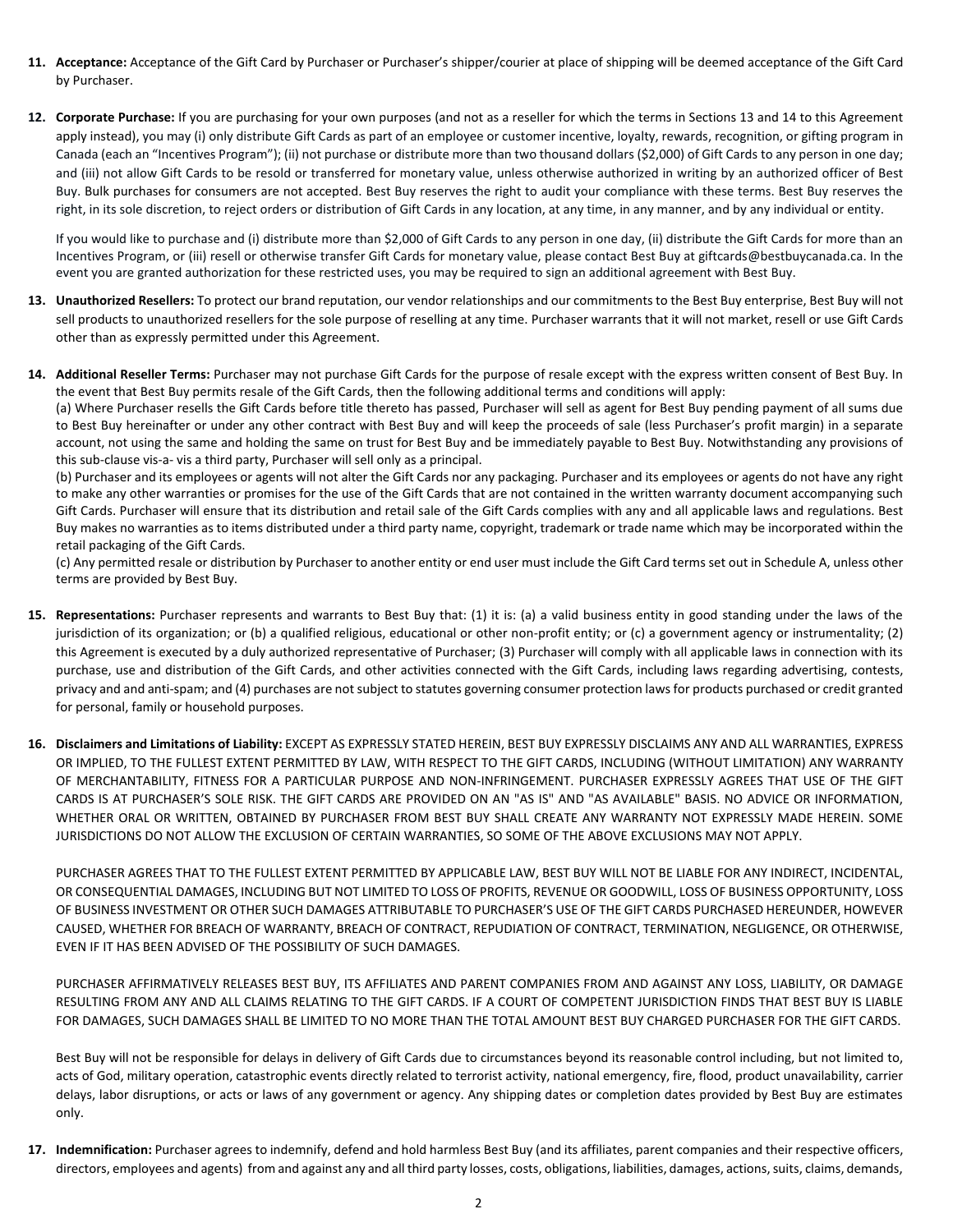liens, encumbrances, security interests, settlements, judgments, and other expenses (including, but not limited to, cost of defense, settlement, and reasonable legal fees) arising from Purchaser's: (i) breach of this Agreement; (ii) failure to comply with applicable laws, regulations or ordinances; or (iii) gross negligence or willful misconduct in connection with its performance under this Agreement.

- **18. Term:** This Agreement shall become effective on the date of placement of order and shallremain in effect unless and until it is terminated in accordance with the provisions of this Agreement.
- **19. Termination:** If Purchaser fails to make any payment to Best Buy when due, Best Buy may immediately terminate the Agreement by notice to Purchaser. This Agreement shall also terminate immediately upon the insolvency, bankruptcy or receivership of Purchaser. Termination of this Agreement shall be in addition to any other rights which Best Buy may have for breach. Further this Agreement may be terminated by Best Buy, or Purchaser, for any reason with or without cause, upon thirty (30) days advance written notice. Any payment and indemnification obligations hereunder, as well as any other provision which expressly or by its nature survives termination or expiration shall remain in effect notwithstanding such termination. Best Buy's obligations hereunder will terminate immediately and any charges due to Best Buy will become immediately due and payable in the event that Purchaser makes an assignment for the benefit of creditors, or a voluntary or involuntary petition is filed by or against Purchaser under any law having for its purpose the adjudication of Purchaser a bankrupt or the reorganization of Purchaser. In the event of default, Best Buy may demand the entire unpaid balance be paid immediately. If Purchaser is in default and Purchaser will be responsible for our collection costs, including court costs and reasonable legal fees, when and as permitted by applicable law.
- **20. Trademarks and Trade Names:** The Best Buy logos and other trademarks are the property of their respective owners and are owned by, licensed to, or, where required, used with permission by Best Buy and may not be reproduced, copied, altered or manipulated in any manner without the express, written approval of the trademark owner. Purchaser shall in no way alter any Best Buy or other trademark or trade name appearing on the Gift Cards sold to Purchaser. Purchaser shall have no authority to use such trademarks or trade names on stationery, advertising or displays, or in its company name or in any other fashion whatsoever, unless the written approval of Best Buy is obtained in advance of such use, provided that any such use, if approved, shall in no way bestow any rights to such trademarks or trade names upon Purchaser other than revocable license to use same until revoked by Best Buy. In no event shall Purchaser use said trademarks or trade names after the termination of this Agreement. Purchaser shall not affix any trademark or trade name to the Gift Cards or other merchandise supplied to Purchaser and shall not modify or alter the Gift Cards without the prior written approval and consent of Best Buy.
- **21. Contests and Promotions:** If you distribute Gift Cards by way of a contest, giveaway, promotion, sweepstakes or similar activity ("Contest"), you must comply with the applicable requirements of the Canadian Competition Act, Criminal Code, consumer protection legislation, gaming and lottery legislation, and all other applicable law. Your Contest rules must be clearly communicated to consumers and must disclaim any association or affiliation with Best Buy Canada Ltd. and its affiliates. All Contest communications must include the following: "This Contest is in no way sponsored, endorsed, administered by, or affiliated with, Best Buy Canada Ltd. or its related entities."
- **22. Confidentiality:** "Confidential Information" includes, but is not limited to, (i) the following information about any client: name; address; phone number; email address; credit card number; driver's license number; social security number; birth date; demographics; transactional activity; digital content; website activity; store activity (collectively "client information"); (ii) any information provided hereunder related to Best Buy trademarks, links and related promotions; (iii) business plans, processes and data; (iv) planned and future products and promotions; and (v) and any information designated as confidential. Purchaser agrees that it shall not disclose Best Buy's Confidential Information to any third party, either directly or indirectly, without the express written consent of Best Buy, provided that Purchaser may disclose to its employees and agents as may be necessary to perform its obligations hereunder. Purchaser shall protect the Confidential Information of Best Buy with a level of care equal to that used to protect its own Confidential Information, but in no event less than reasonable care. Confidential Information shall not include information that: (i) Purchaser can establish was known by it; (ii) was lawfully obtained from a third party, free of any obligation of confidence; (iii) was independently developed by Purchaser without any reliance on the Confidential Information of Best Buy; (iv) is or becomes publicly known through no wrongful act of Purchaser; or (v) is required to be disclosed pursuant to applicable legal and/or regulatory requirements. Purchaser agrees to hold Best Buy's Confidential Information confidential for a period of two years following the date of disclosure.
- **23. Governing Law:** This Agreement will be governed, construed and interpreted in accordance with the laws of the Province of British Columbia and the federal laws of Canada applicable therein. The parties consent to the exclusive jurisdiction of the Courts of British Columbia sitting in Vancouver, British Columbia. This Section will not be construed to limit a party's access to injunction or other equitable or mandatory injunctive relief in any other jurisdiction or affect the rights of a party to enforce a judgment or award outside of the Province of British Columbia, including the right to record and enforce a judgment or award in any other jurisdiction. The application of the United Nations Convention of Contracts for the International Sale of Goods is expressly excluded.
- **24. Privacy:** Any personal information provided by Purchaser to Best Buy will be governed by Best Buy Privacy Policy the full text of which can be reviewed a[t www.bestbuy.ca.](http://www.bestbuy.ca/) Our Privacy Policy may change from time to time without any notice to you or any other person. By accepting these terms, you consent to the collection, use and disclosure of your personal information by us in accordance with the privacy policy as it then reads.
- **25. No Relationship:** Nothing in this Agreement will be deemed to create or constitute a partnership, joint venture, franchise, or contract of employment between the parties.